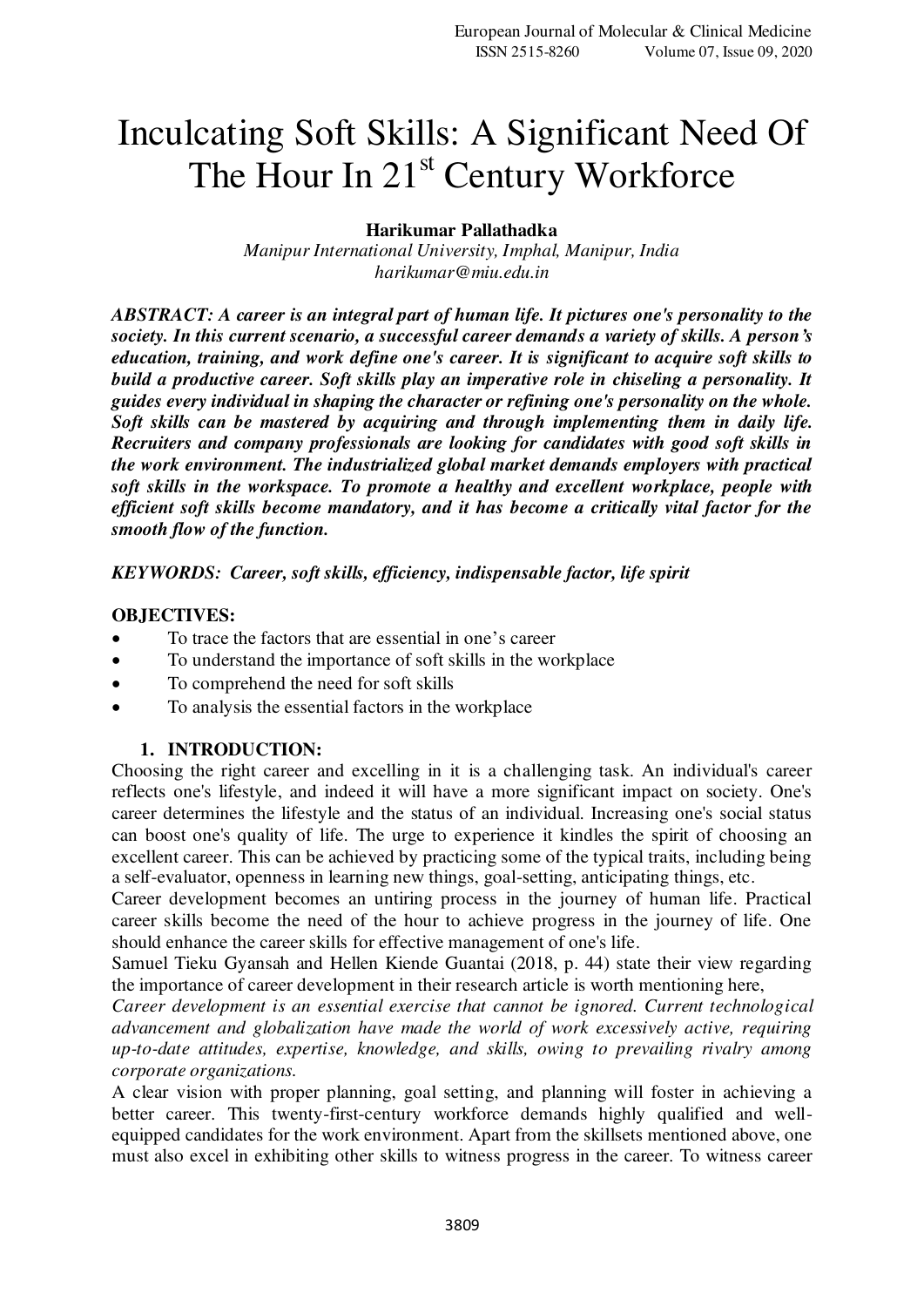advancement, one has to excel in career advancement. It is an essential element in one's career, leading to greater satisfaction and retention in a company.

To achieve career advancement, one has to excel in both hard skills and soft skills. Meenu Wats and et al. (2009, p. 1) put forth the importance of soft skills as "literature suggest that hard skills contribute to only 15% of one's success while remaining 85% is made by soft skills". One should focus on work goals and approach them technically as well as intelligibly. In career advancement, one has to use the skill sets and determination in achieving the new career goals. To meet the various challenges and compete for job opportunities, one needs to excel in soft skills.

Soft skills comprise both personality traits and interpersonal skills essential in the workspace and interactive skills required to work with people around us. In recent times, soft skills with good efficiency have become a major important trait at the workplace— which is indeed the demand of the hour. [Wheeler \(2016, p. 29\) rightly opines the preset context in a nutshell as,](https://journals.sagepub.com/doi/full/10.1177/2158244018811404) "Employers hire people for their hard skills, but they end up firing people for their lack of soft skills." Currently, it has become the hardened ground reality.

Today's job walkway demands the following soft skills from every employee, which includes:

- $\begin{array}{cc}\n\bullet \\
\bullet \\
\bullet\n\end{array}$  Communication
- Innovative thinking
- **❖** Teamwork
- $\triangle$  Interpersonal communication
- $\bullet$  Intrapersonal skills<br>  $\bullet$  Adaptability
- Adaptability
- $\mathbf{\hat{\cdot}}$  Problem-solving
- $\mathbf{\hat{\cdot}}$  Work ethics

## **2. COMMUNICATION**

Workplace highly demands dynamic interpersonal environment which cannot be ignored. The importance of communication is brought out aptly by Tamer A. Awad and Suhaila E. Alhashemi (2012, p. 135) quoted in (Goleman, 1998) in the following words,

*Communication is essential to create and maintain relationships as well as the ability to communicate effectively. Sharing ideas, giving opinions, finding out what one needs to know, explaining what one wants, working out differences with others, expressing one's feelings can be regarded as essential elements concerning work with other people.* 

The work environment anticipates good listening, responding, problem-solving, resolving conflicts, etc., among the workforce. Communication becomes a crucial factor in meeting the demands of the workplace. Effective listening becomes a crucial factor. Effective listening demands understanding or comprehending the speakers' words and understanding the speaker's emotions in communicating the message. Excellent communication needs to meet the following criteria: clear, concise, concrete, correct, coherent, complete, and courteous.

## *Innovative thinking*

The creative problem-solving technique is a much essential factor. A logical thinker is someone who can generalize concepts, possibilities, and behavior to fit the situation. One can turn out to be a critical thinker by analyzing, synthesizing, and evaluating reasons and procedures in solving an issue. Further identifying and exploring ideas also reflects creative thinking capabilities to a wider extend. Innovative thinking in the workspace helps in making prominent core features by incorporating abductive reasoning techniques. They hold multiple reasoning as an essential tool before analyzing any issues.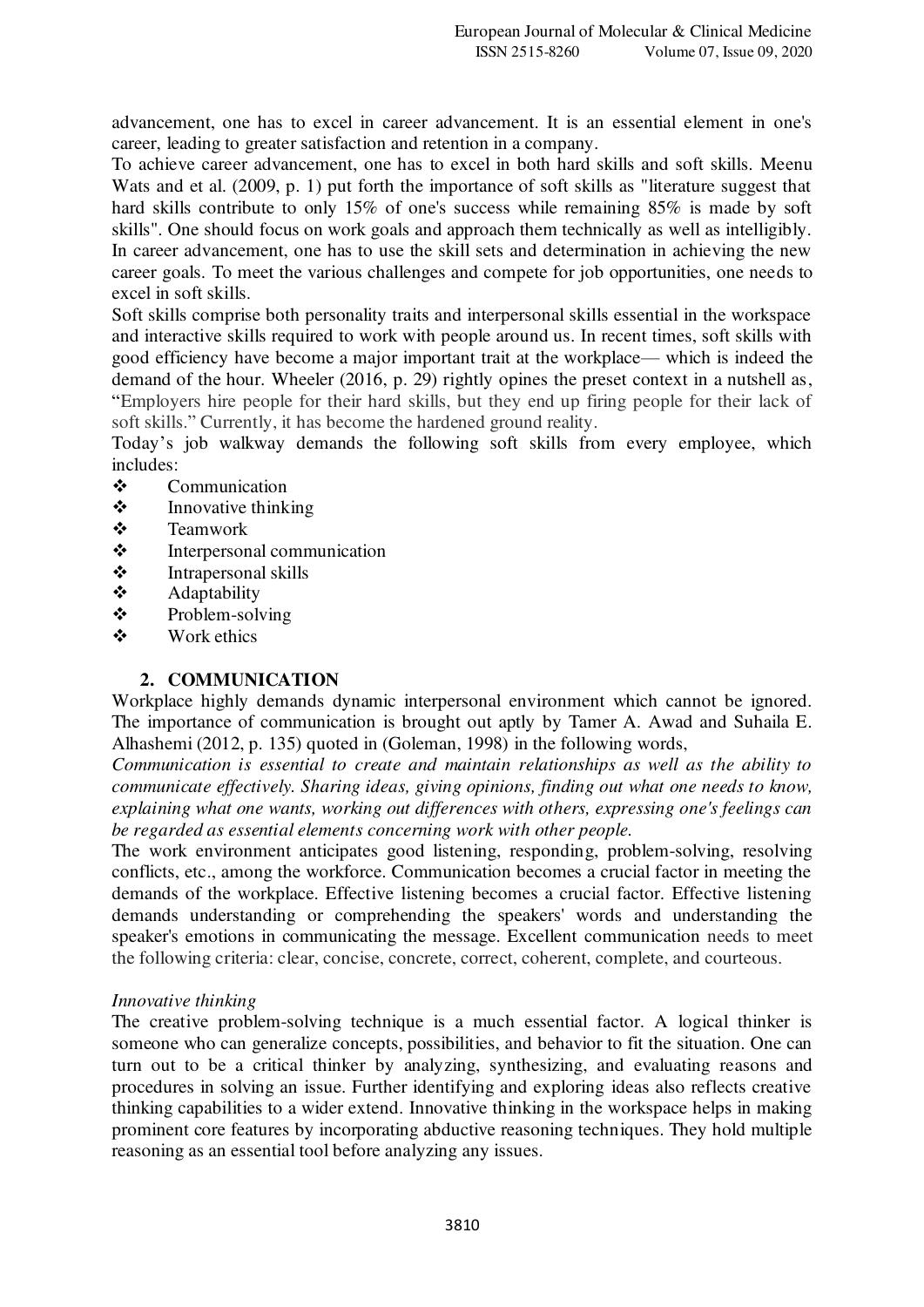## *Teamwork*

Interdependent individuals work together to meet or fulfill common goals. When people from different backgrounds or diverse groups of people unite together in solving a problem, it will result in new and fresh ideas. The flow of new ideas and perceptions will lead to a better situation or progress on a large scale. Efficient teamwork will increase the greater efficacy of the workspace, wherein the difficult or problematic situations are shared or split into manageable chunks, which may foster them in completing the task more effectively. A strong working relationship is always an indispensable factor in a workspace. Tinuke Fapohunda, M (2013, p. 1) express aptly,

Team building is an essential factor in any environment; its focus is to bring out the best in a team to ensure self-development, leadership skills, positive communication, and the ability to work closely and effectively together as a team to solve problems.

## *Interpersonal communication*

Interpersonal communication will create a good and effective team by sharing ideas, thoughts, and feelings among two or more people. It may be through verbal or non-verbal means of communication. Interpersonal communication comes in handy in meeting social goals and helps in fostering career advancement. One's ability to work well with others becomes an integral part of a working scenario. A group with strong interpersonal skills will exhibit a strong workforce with innovative ideas and thoughts.

## *Adaptability*

Adaptability— one of the sub-skills of soft skills— means the rapid ability to learn and exhibit new things. This becomes a fundamental part of the working scenario because of changing circumstances due to varied reasons. Staying acquainted with the changes in the working environment, acknowledging the differences, and accepting the changes with a broader mindset will enhance one's adaptability. The twenty-first century demands the workforce to be more adaptive in nature to meet everyday challenges because people with great adaptability will be inclined to think in advance. This paves the way for a consistent focus on achieving the goals, which may increase the chances of succeeding. Adaptability becomes a buoyant factor in filling the market's needs, and it becomes a critical factor in experiencing success.

## *Problem-solving*

Problem-solving is a key factor in developing one's career. It involves defining a particular problem, identifying the cause of a problem, finding a better solution by implementing innovative techniques. Employers look for candidates with greater efficiency in solving a problem. The efficiency lies in a greater understanding of the problem, generating numerous possible solutions, evaluating better ideas, and implementing them in solving it. In this current scenario, the person with more incredible problem-solving skills is considered an asset for an organization. The problem has become an inevitable thing in the human life cycle, be it a personal or a professional one. So, solving the problem aids in having reasonable control over the environment, both personally and professionally.

## *Work ethics*

Understanding ethics form an integral part of the workplace in this modern world. To achieve professional development, understanding work ethics is critical. Proper understanding of work ethics promotes setting professional standards which lead to growth, namely efficient work, self-control, loyalty, career advancement, co-operation, etc.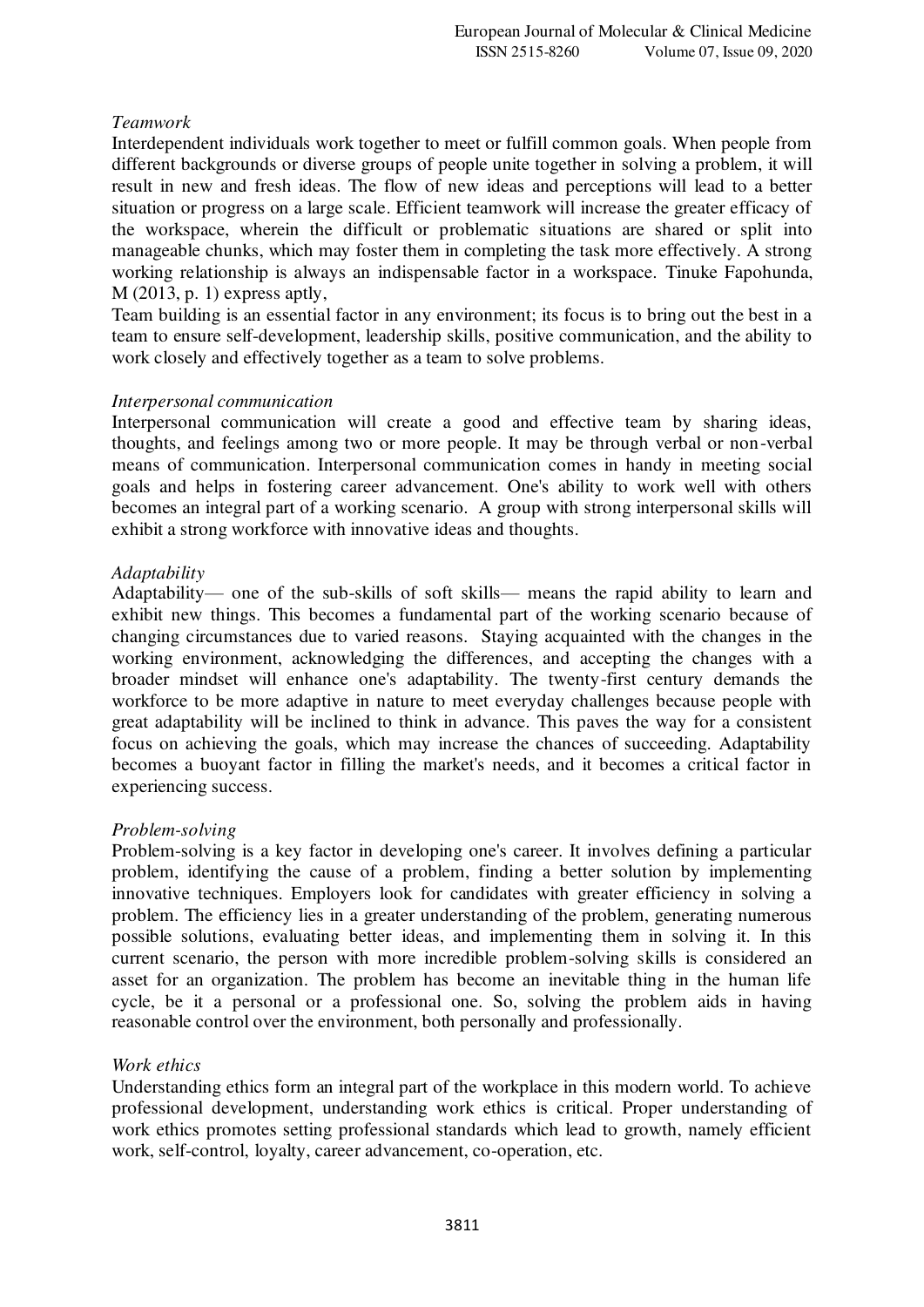#### *Intrapersonal skills*

In this regard, Susi Hardjati and Roziana Febrianita opine as (2019, p. 3192) "soft interpersonal skill has been reliably positioned as greater as a significant prerequisite for steering successful performance in the division of every work unit." Intrapersonal skills are required to introspect and regularly evaluate oneself in academic, personal, and professional fields. This leads to a better, healthy, and prosperous lifestyle. Self-esteem plays a vital role in developing intrapersonal skills. It may be shaped both by internal as well as by external factors. Self-esteem can be achieved by enhancing the internal factors which are present in every individual. External factors can also improve it through verbal messages from parents, family members, friends, teachers, organizations, etc. It may also be enriched through varied experiences in one's life by accepting the ground reality and willingness to accept the changes. Other desire to stand up for ourselves will stimulate more significant achievements.

#### *Conflict management*

Conflict management is considered an essential skill in the management sector. Lim Jin Huan and Rashad Yazdanifard (2012, p. 141) express the importance of managing conflict in the workplace as,

*For any organization, conflict is an unavoidable reality. To form good relationships with subordinates, leaders should understand and apply different conflict management approaches and conflict resolution styles. A situation in which normally two or more parties are at odds is referred to as a conflict. An unresolved dispute may have a negative effect on an organization's growth.* 

Conflict with others in the workplace may result in spoiling the entire mood of the working atmosphere; further, it may lead to greater disaster. Conflict with others can be solved intelligently by adopting few strategies. Firstly, one needs to identify the points of agreement and disagreement. Prioritizing the areas of conflict also plays an essential role in managing people. Initiate a plan to work on the conflict by adhering to the proposed method in accomplishing success. Adopting the best way to solve a conflict is very important in managing people. Open communication becomes a predominant factor in solving a problem or conflict among peers. Besides, giving space for others' views in active listening without interrupting, reviewing the opinion, and opting for a better solution are some of the strategies to manage conflict. A win-win solution will promote a healthy working atmosphere. In the context of managing context, Afzalur Rahim (2000, p.5) states, "Managing conflict involves in designing effective strategies as to minimize the dysfunctions of the conflict and maximize the constructive functions of conflict to enhance learning effectiveness in an organization."

## *Team building*

Social relationships can be enhanced through an effective team. Ghulam Abbas expresses the importance of team spirit in the article as,

*The creation of a teamwork spirit is an essential requirement in every organization where groups perform various functions of their organization in their workplace. Organizations are always looking for workers who can work in groups with members who can participate in every activity with interest and devotion.* 

Building a team spirit becomes an important task to accomplish the purpose and goal of an organization. A shift in prototype from a single individual to a team, with a creative working environment, healthy and stress-free workspace helps foster a good team spirit. A team leader should be a caretaker, facilitator, trainer, goal setter, motivator, and conflict solver in shouldering the responsibilities. Besides, a good team leader should help the team identify the plans for achieving the goals or targets. Here, the individual plans are used collectively for achieving the common goals.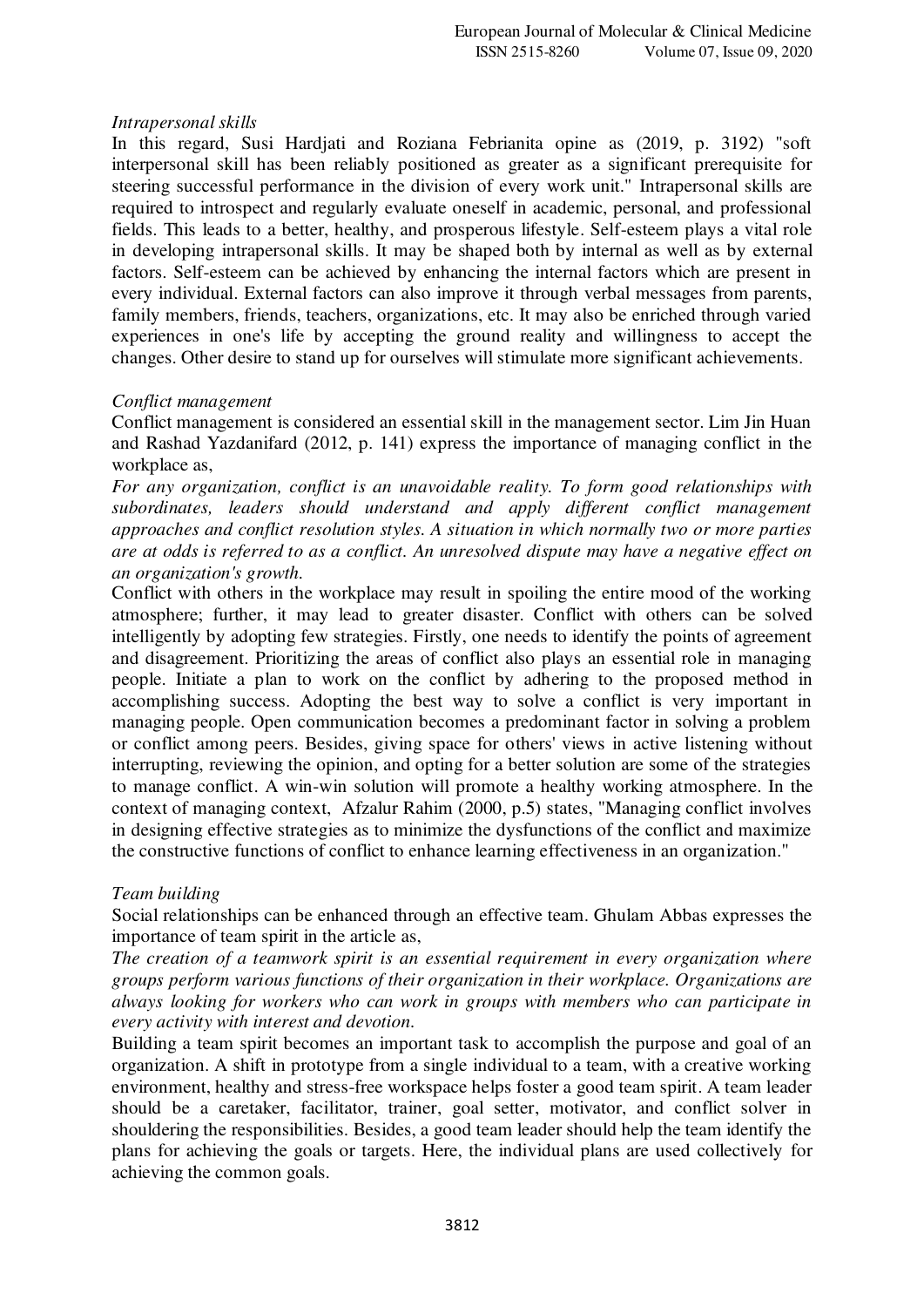One can meet the challenges in career opportunities by excelling technically along with specific soft skills. One can meet the challenges that are popping up in career advancement by exhibiting soft skills and technical knowledge. Identifying professional goals is very important, and it is the foremost important task in tasting the success of career advancement. Further, it can be witnessed with persistent effort and constant pruning. TinukeFapohunda, (2013, p. 5) states the benefit of teamwork in the following words,

*Successful teams are usually made up of a collection of influential individuals who are experienced, have the problem-solving ability, are open to addressing the problem, and are action-oriented.* 

Mastering soft skills result in experiencing numerous benefits, namely:

- It enhances the better work environment
- It fosters a healthy workspace ambiance by enhancing career opportunities.
- It promotes individuality by demarking the unique feature to the limelight
- It enhances the inner spirit of an individual as well as the team
- It helps in refining a better human being
- It stimulates cordial relationships among the peers
- It nurtures and aids in achieving the more significant common goals
- It adds significantly in experiencing the growth in the world of corporate scenario
- It aids in progressing and climbing the successful business ladder with greater confidence and strength
- It helps in strengthening the social interaction
- It increases the timeliness of the work, which indeed promotes the reputation of the organization and the individual.
- It helps in easy integration in a new workplace environment
- It is critical in enhancing a healthy personal and professional network
- It determines the success of a person in the working environment
- It bridges a healthy relationship among the masses
- It aids in creating a solid emotional balance
- Lack of soft skills also has some of the drawbacks, namely,
- Exhibiting poor interpersonal relationships will affect the dynamic of a company very severely.
- The absence of soft skills in the students is seldom given less priority by the corporate world.
- True potentials remain hidden without any outlets
- Less exposure to practical business correspondence
- It makes less competent to meet the real-time challenges
- Challenges in meeting the current job market
- Less chance of enhancing career opportunities
- More chances of getting out of the job
- One becomes inefficient in facing the highly competitive work environment
- More chances of involving in interpersonal conflicts
- Lack of soft skills seldom helps in finding out the strengths and weakness of an individual
- Hard to face the infinite challenges both personally as well as professionally
- Lack of soft skills becomes a hindrance in creating a better work culture and success at the workplace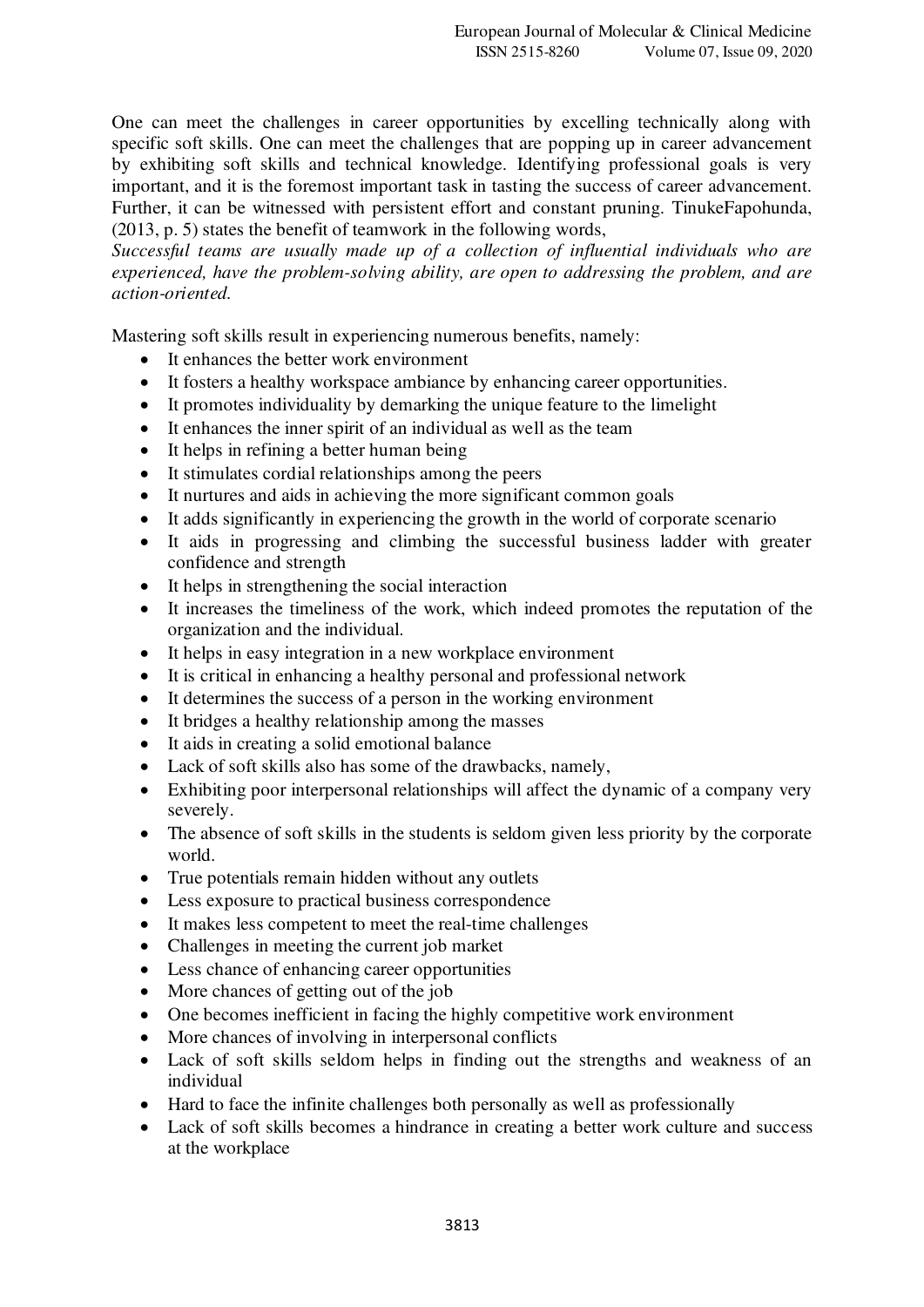- *Tips for developing soft skills*
- Work with a tutor or a mentor— who can give a suggestion or feedback for the betterment of an individual.
- Focus on improving the communication skills
- Courses like practical group discussion, public speaking may help in improving one's ability.
- Soft skills coach could help in developing the skills required for effective communication.
- Set a positive and vibrant mindset towards mastering soft skills
- Look for opportunities and participate effectively in training programs
- Collecting feedbacks and constant improvement will lead to better development
- Identify the critical skills needed for the future.
- Evaluate or measure the current skills strategy to trace the effective gap analysis
- Put your finding into action by concentrating on exploring the skills required.
- Develop a 'can-do' attitude which may enhance positivity

If one cultivates or follows these tips in a personal or professional relationship acquiring soft skills becomes a piece of cake.

Mastering soft skills have become the need of the hour, a milestone for experiencing career development. So many advantages are there in exploring soft skills in the workplace. It leads to better opportunities which in turn opens broader future development in the career.

A person with good soft skills can work stress-free from an occupational standpoint, bringing greater laurels to one's life journey. Beyond technical skills to cherish in one's career and excel in the work environment, soft skills are highly demanded. In actuality, these soft skills are undervalued with less importance in human life. Hard skills are related to technical skills, whereas soft skills are related to personality traits. Thus, both are important to excel and successfully perform in academic endeavors.

## **Works Cited**

- [1] Abbas, Ghulam and Allah Nawaz. (2019), Linking Employee Motivation With Teamwork-Spirit: The Influence Of Social Skills And Self-Confidence, *Gomal University Journal of Research*, Vol. 35, Iss. 2, pp. 87-97.
- [2] Anju A. (2009). A Holistic Approach to Soft Skills Training. IUP Journal of Soft Skills, 3(1), 7-11.
- [3] Awad A. Tamer and Suhaila E. Alhashemi. (2012) Assessing the effect of interpersonal communications on employees' commitment and satisfaction. International Journal of Islamic and Middle Eastern Finance and Management Vol. 5, Iss. 2, pp. 134-156.
- [4] Costin, GP. (2002), 'Legitimate subjective observation (LSo) and the Evaluation of soft skills in workplace,' The spotlight on the provider conference, Albury New South wales, 2002.
- [5] Fapohunda, Tinuke. M. (2013), Towards Effective Team Building in the Workplace. *International Journal of Education and Research.* Vol. 1, Iss. 4, pp. 1-12.
- [6] Gyansah, Tieku Samuel and Hellen KiendeGuantai. (2018), 'Career Development in Organizations: Placing the Organization and the Employee on the Same Pedestal to Enhance Maximum Productivity,' European Journal of Business and Management. Vol.10, Iss.14, pp. 40-45.